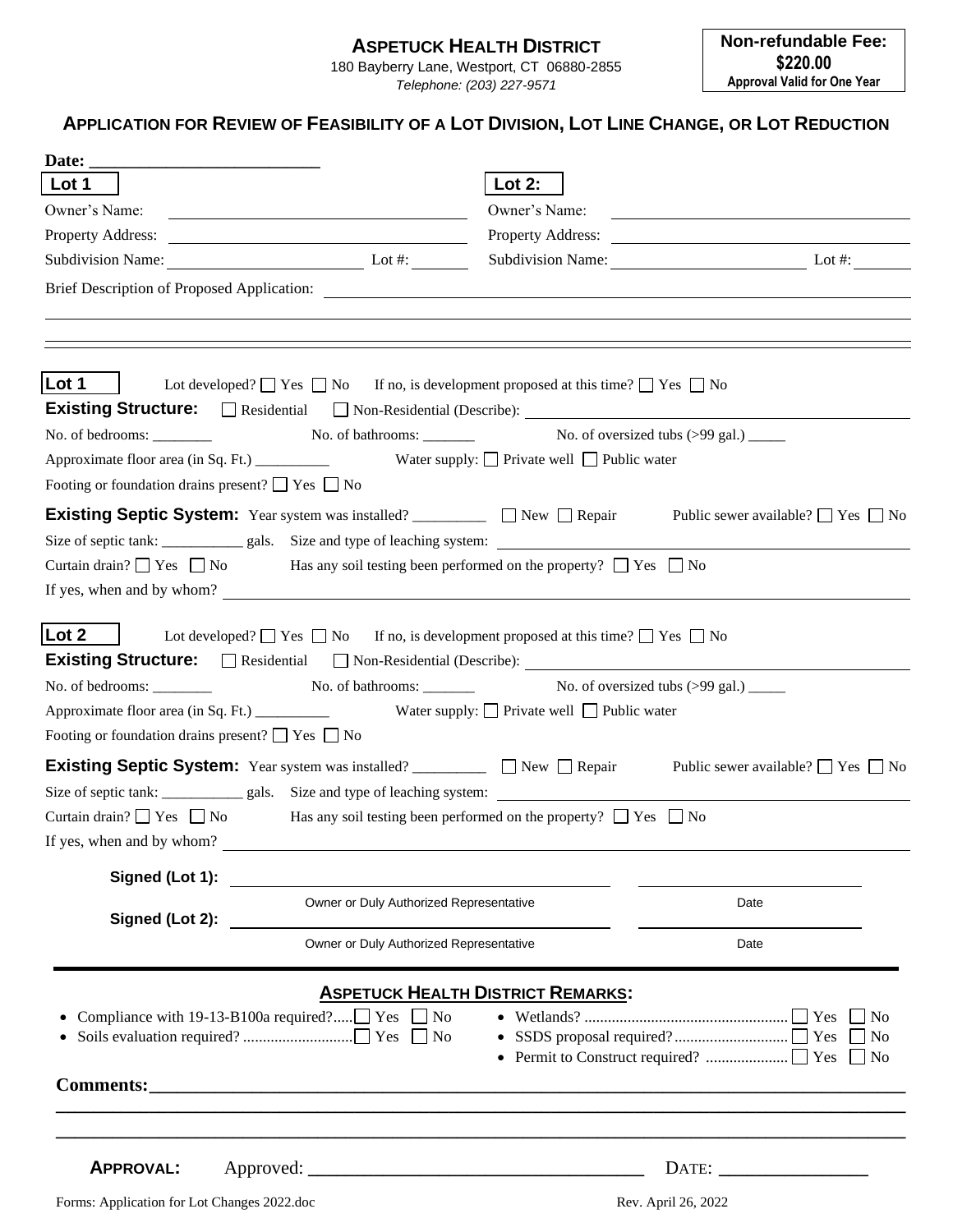

#### **ASPETUCK HEALTH DISTRICT**

180 Bayberry Lane, Westport, CT 06880-2855 *Telephone: (203) 227-9571*

# **INSTRUCTIONS FOR COMPLETING APPLICATION FOR REVIEW OF FEASIBILITY OF A LOT DIVISION, LOT LINE CHANGE, OR LOT REDUCTION**

**Fee is Non-Refundable**

#### **A. Please complete the application and attach the following:**

- 1. Two (2) copies of survey (plot plan) drawn to scale showing North direction with an arrow, and for each lot:
	- a) Existing dwelling(s), if any,
	- b) Location and size of septic tank and leaching area, if applicable,
	- c) Well location or public water easement, if applicable,
	- d) Water course or wetland areas,
	- e) Other permanent buildings or structures, including swimming pools and tennis courts,
	- f) Easements for other utilities, or other purposes.
- 2. Copy of approved subdivision map, if applicable.
- 3. Location of existing and proposed relocated lot lines.
- 4. A letter of authorization must accompany application, if not signed by owner. Both owners must sign application.
- 5. Check payable to *Aspetuck Health District* in the amount of **\$220.00**.
- **B. Upon completion and submission of above, an appointment will be scheduled with a sanitarian for review.**
- **C. Upon approval and submission of mylar for filing, the Aspetuck Health District will need three (3) paper copies of mylar.**